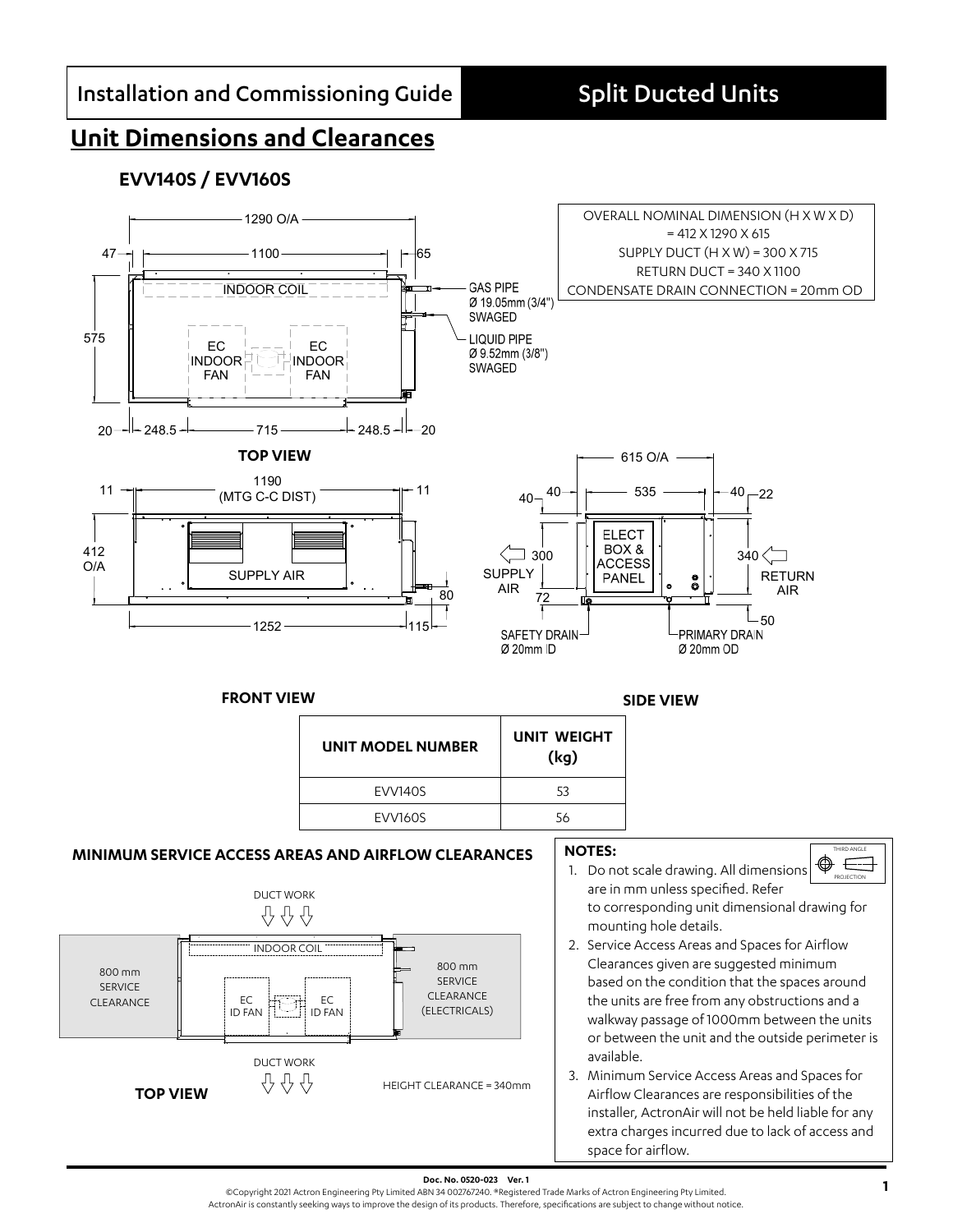### **EVV180S**